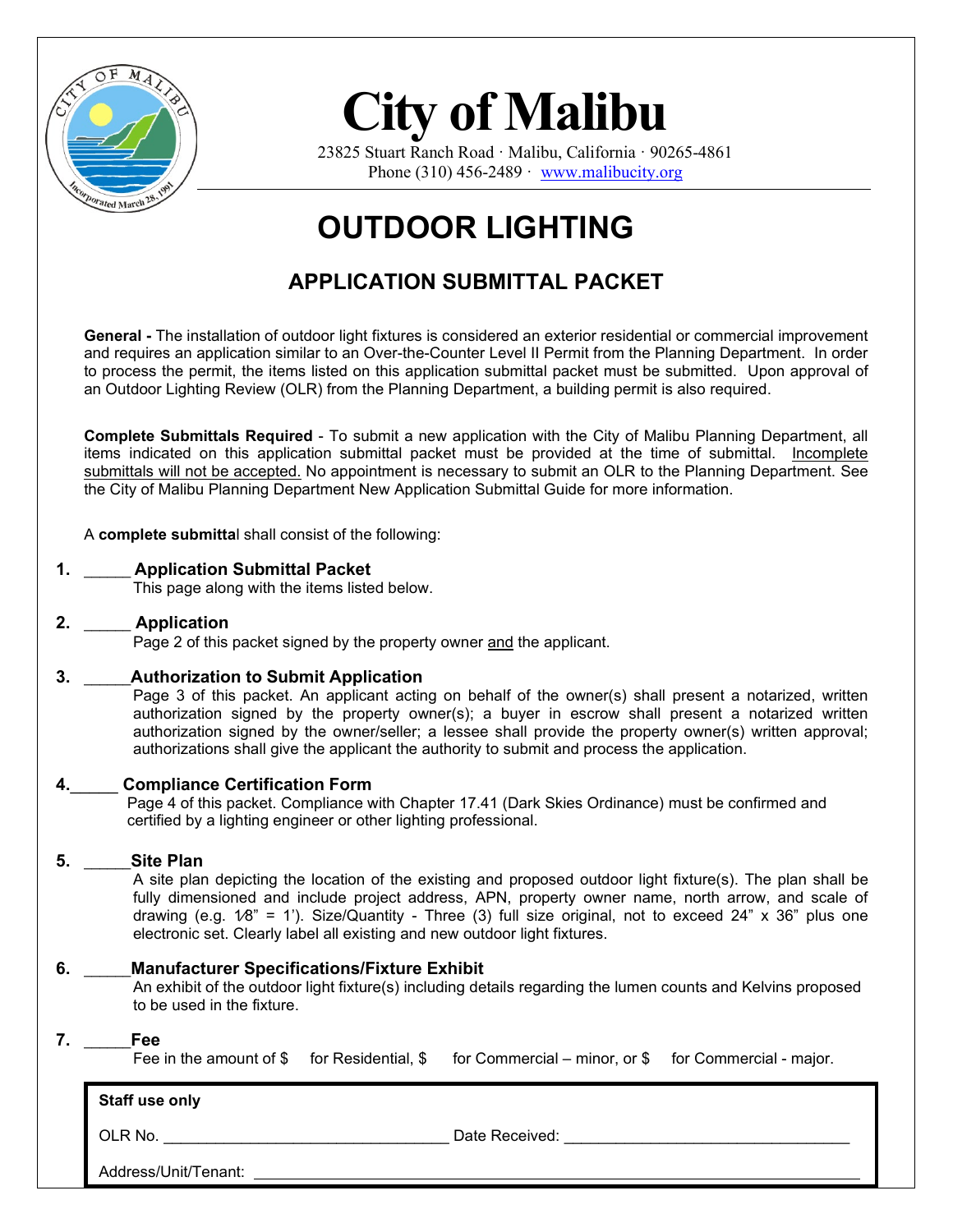

23825 Stuart Ranch Road · Malibu, California · 90265-4861 Phone  $(310)$  456-2489 · [www.malibucity.org](http://www.malibucity.org/)

### **APPLICANT INFORMATION**

The City of Malibu will not accept incomplete applications.

| <b>GENERAL INFORMATION</b>                                                                                                                                                                                                    |               |      |  |
|-------------------------------------------------------------------------------------------------------------------------------------------------------------------------------------------------------------------------------|---------------|------|--|
|                                                                                                                                                                                                                               |               |      |  |
| TENANT: (Commercial only) and the contract of the contract of the contract of the contract of the contract of the contract of the contract of the contract of the contract of the contract of the contract of the contract of |               |      |  |
|                                                                                                                                                                                                                               |               |      |  |
|                                                                                                                                                                                                                               |               |      |  |
|                                                                                                                                                                                                                               |               |      |  |
|                                                                                                                                                                                                                               |               |      |  |
|                                                                                                                                                                                                                               |               |      |  |
| OWNER PHONE #: Network and the set of the set of the set of the set of the set of the set of the set of the set of the set of the set of the set of the set of the set of the set of the set of the set of the set of the set |               |      |  |
|                                                                                                                                                                                                                               |               |      |  |
| *OWNER EMAIL REQUIRED                                                                                                                                                                                                         |               |      |  |
|                                                                                                                                                                                                                               |               |      |  |
|                                                                                                                                                                                                                               |               |      |  |
|                                                                                                                                                                                                                               |               |      |  |
|                                                                                                                                                                                                                               |               | ZIP: |  |
|                                                                                                                                                                                                                               |               |      |  |
|                                                                                                                                                                                                                               |               |      |  |
|                                                                                                                                                                                                                               | <b>STATE:</b> | ZIP: |  |

#### **OWNER/APPLICANT/CONTRACTOR CERTIFICATIONS**

The property owners, and their successors in interest, shall indemnify and defend the City of Malibu and its officers, employees and agents from and against all liability and costs relating to the City's actions concerning this project, including (without limitation) any award of litigation expenses in favor of any person or entity who seeks to challenge the validity of any of the City's actions or decisions in connection with this project. The City shall have the sole right to choose its counsel and property owners shall reimburse the City's expenses incurred in its defense of any lawsuit challenging the City's actions concerning this project.

I certify that I am presently the legal owner of the above-described property. Further, I acknowledge the filing of this application and certify that all of the information on the application is true and correct. I grant permission to the City to conduct site visits necessary to investigate the proposed project. (If the undersigned is different from the legal property owner, then a letter of authorization must accompany this form.) A licensed contractor is authorized to submit an over-the-counter application and obtain permits on behalf of the property owner. I acknowledge that the City strongly encourages me to immediately calendar the expiration date of this permit, that it is my responsibility to monitor its status and that the City has no ability to provide relief when a permit has expired.

| PROPERTY OWNER SIGNATURE              | PROPERTY OWNER NAME (PRINT)    | <b>DATE</b> |             |
|---------------------------------------|--------------------------------|-------------|-------------|
| APPLICANT/CONTACT SIGNATURE           | APPLICANT/CONTACT NAME (PRINT) | <b>DATE</b> |             |
| City of Malibu Dark Sky Ordinance 434 |                                |             | Page 2 of 4 |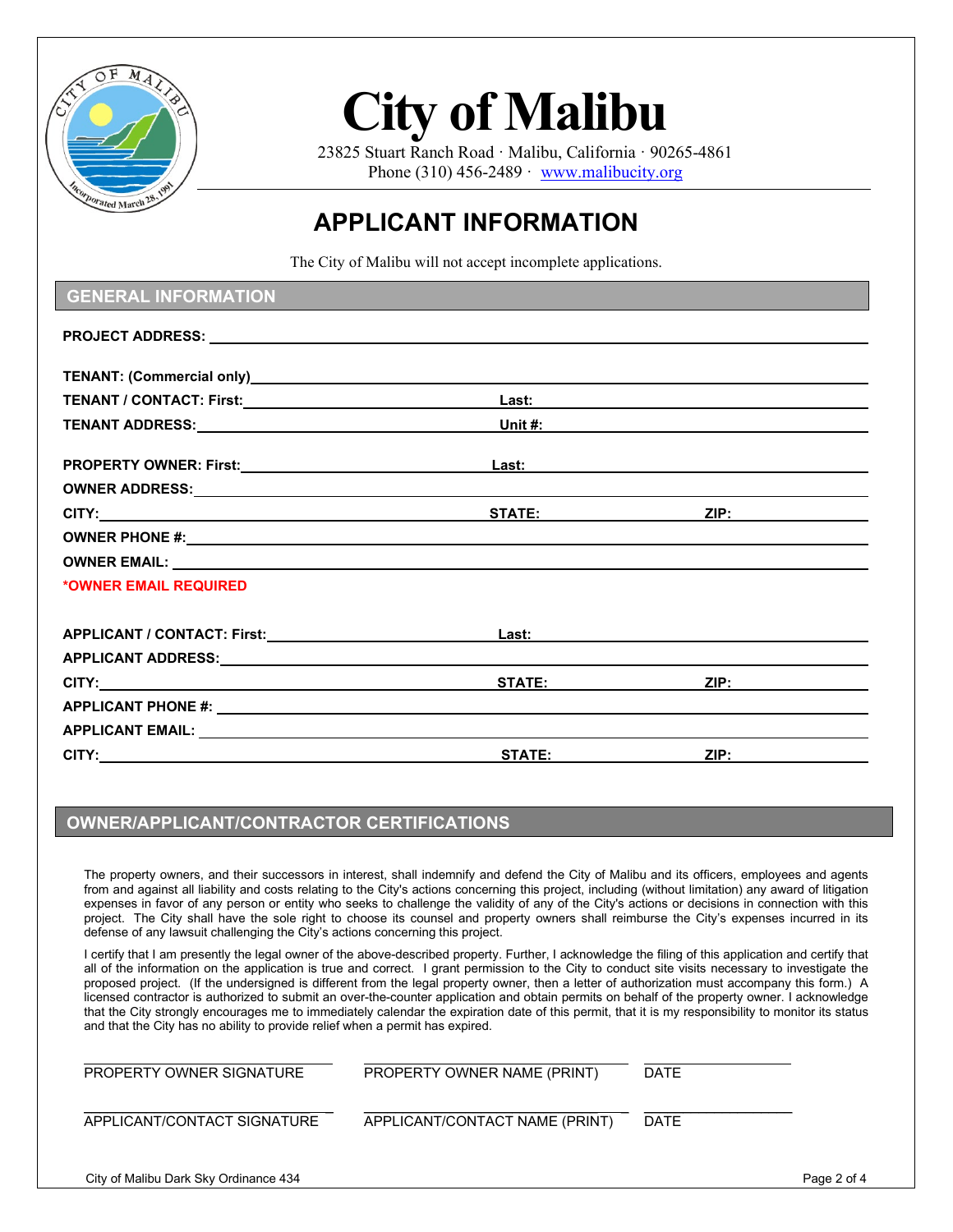

23825 Stuart Ranch Road · Malibu, California · 90265-4861 Phone (310) 456-2489  $\cdot$  [www.malibucity.org](http://www.malibucity.org/)

## **AUTHORIZATION TO SUBMIT A PROJECT**

\_\_\_\_\_\_\_\_\_\_\_\_\_\_\_\_\_\_\_\_\_\_\_\_\_\_\_\_ (print name) is authorized by me/us, as the owner(s) of the property located at  $\Box$ , to submit an application to and obtain permits from the City of Malibu Planning Department and to act on my/our behalf to process that application. This authorization will be valid until

Dated:  $\Box$ 

revoked by me/us in writing.

Property Owner Signature

\_\_\_\_\_\_\_\_\_\_\_\_\_\_\_\_\_\_\_\_\_\_\_\_\_\_\_\_\_\_\_\_\_ Property Owner Name

Dated:  $\Box$ 

Property Owner Signature

\_\_\_\_\_\_\_\_\_\_\_\_\_\_\_\_\_\_\_\_\_\_\_\_\_\_\_\_\_\_\_\_\_ Property Owner Name

### **This form must be notarized if not witnessed by City of Malibu staff.**

Witnessed by:

Dated:  $\Box$ 

Witness Signature (Staff)

\_\_\_\_\_\_\_\_\_\_\_\_\_\_\_\_\_\_\_\_\_\_\_\_\_\_\_\_\_\_\_\_\_

Print Name